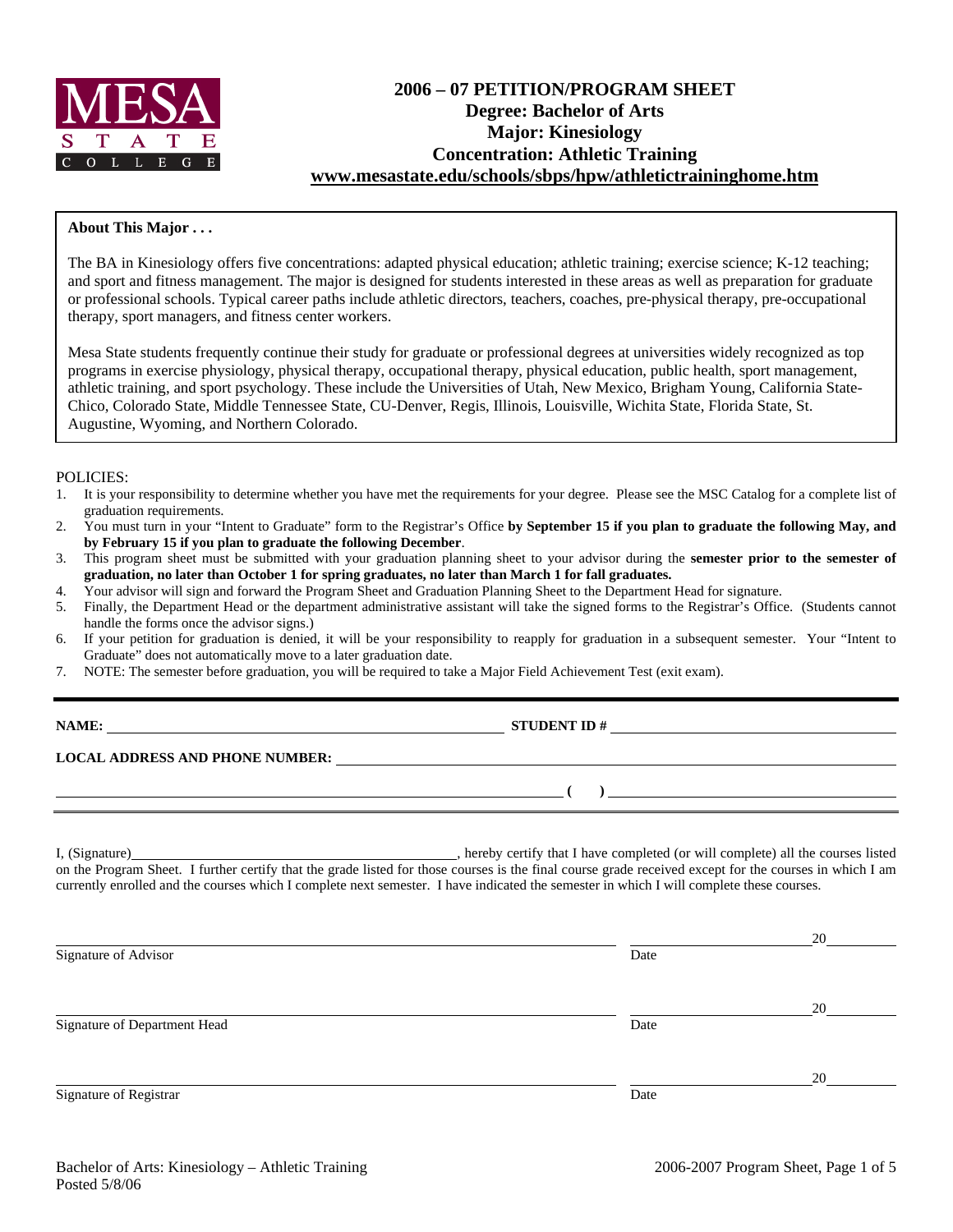|  | Must earn 120 semester hours and meet the academic residency requirements to earn a baccalaureate degree at Mesa State College. |  |  |  |  |
|--|---------------------------------------------------------------------------------------------------------------------------------|--|--|--|--|
|--|---------------------------------------------------------------------------------------------------------------------------------|--|--|--|--|

- Must earn a minimum of 40 semester hours in upper division courses (i.e., 300-level and 400-level courses).
- A cumulative grade point average of 2.0 or higher must be maintained for all courses taken and a 2.5 GPA is required in the major courses.
- When filling out this program sheet a course can only be used once, i.e., no double counting is allowed between categories.
- Excess KINA courses beyond the two required, and pre-collegiate courses (usually numbered below 100), cannot be used for graduation.
- All degree requirements must be completed as described. Any exceptions or substitutions must be recommended in advance by the faculty advisor and approved by the Department Head.
- It is highly recommended that students work closely with a faculty advisor when selecting courses and scheduling classes prior to registration.
- Students are required to participate in exit examinations or other programs deemed necessary to comply with the college accountability requirement.

General Education Requirements (Minimum of 33 semester hours) See the M.S.C. catalog for the list of courses that meet the general education categories.

| Trns/Subs<br>Course<br>Credit<br>Term<br>No.<br>Grade<br>Year<br>English: ENGL 111 and 112 (6 semester hours, must receive a grade<br>of "C" or higher, must be completed by the time the student has 60<br>semester hours.)<br>*ENGL<br>*ENGL<br>*ENGL 129, Honors English, may be substituted for ENGL 111 and ENGL<br>112. Must earn a grade of "C" or better. May need to take additional electives. | Trns/Subs<br>Course<br>Credit<br>Grade<br>Term<br>Year<br>No.<br><b>Social and Behavioral Sciences: (6 Semester Hours)</b><br>(PSYC 150 and PSYC 233 are suggested.)<br>Fine Arts: (3 semester hours)                                                                              |
|----------------------------------------------------------------------------------------------------------------------------------------------------------------------------------------------------------------------------------------------------------------------------------------------------------------------------------------------------------------------------------------------------------|------------------------------------------------------------------------------------------------------------------------------------------------------------------------------------------------------------------------------------------------------------------------------------|
| Math: MATH 110 or higher (3 semester hours, must receive a grade<br>of "C" or better, must be completed by the time the student has 60<br>semester hours.)<br><b>MATH</b>                                                                                                                                                                                                                                | Natural Sciences: (6 semester hours)<br>(At least one course must include a lab)                                                                                                                                                                                                   |
| Humanities: (6 semester hours)                                                                                                                                                                                                                                                                                                                                                                           | (CHEM 121/121L is suggested.)<br>Applied Studies: (3 semester hours)                                                                                                                                                                                                               |
| Other Requirements (9 semester hours)                                                                                                                                                                                                                                                                                                                                                                    |                                                                                                                                                                                                                                                                                    |
| Kinesiology: (3 Semester Hours)<br>Trns/Subs<br>No.<br>Credit<br>Course<br>Grade<br>Term<br>Year                                                                                                                                                                                                                                                                                                         | <b>Bachelor of Arts Degree Distinction:</b> (6 semester hours)<br>(Two consecutive classes in the same foreign language.)                                                                                                                                                          |
| KINE*<br>100<br>$\overline{1}$<br>KINA*<br>$\mathbf{1}$<br>KINA*<br>$\mathbf{1}$                                                                                                                                                                                                                                                                                                                         | Credit<br>Trns/Subs<br>Course<br>No.<br>Grade<br>Term<br>Year<br>3 <sup>1</sup><br>$FLA$ <sub>__</sub><br>$\overline{3}$<br>FLA_                                                                                                                                                   |
| See the M.S.C. catalog for the list of approved KINA/Selected DANC<br>courses. *KINE/KINA formerly known as HPWA/HPWE                                                                                                                                                                                                                                                                                    | (FLAS 114 & 115 will NOT fulfill this requirement.) (Must receive a grade of "C" or above.)                                                                                                                                                                                        |
| Kinesiology – Athletic Training Major Requirements (61 semester hours) A 2.5 GPA is required in the major courses.<br>(For students taking classes prior to Summer 2006, these classes were taught under the HPWA prefix.)                                                                                                                                                                               |                                                                                                                                                                                                                                                                                    |
| <b>Required Core Courses (22 semester hours)</b>                                                                                                                                                                                                                                                                                                                                                         | <b>Required Concentration Courses (39 semester hours)</b>                                                                                                                                                                                                                          |
| Trns/Subs<br>Course<br>No.<br>Credit<br>Grade<br>Term<br>Year<br><b>BIOL</b><br>209<br>3<br>$\overline{1}$<br><b>BIOL</b><br>209L<br><b>KINE</b><br>200<br>$\overline{3}$<br>$\mathfrak{Z}$<br><b>KINE</b><br>213<br>$\overline{3}$<br><b>KINE</b><br>303<br><b>KINE</b><br>303L<br>$\mathbf{1}$<br>309<br>3<br><b>KINE</b>                                                                              | Trns/Subs<br>Course<br>No.<br>Credit<br>Grade<br>Term<br>Year<br><b>BIOL</b><br>210<br>3<br><b>BIOL</b><br>210L<br>$\mathbf{1}$<br><b>KINE</b><br>234<br>3<br>3 <sup>7</sup><br><b>KINE</b><br>260<br>3 <sup>7</sup><br><b>KINE</b><br>273<br>3 <sup>1</sup><br><b>KINE</b><br>274 |

KINE <u>309L 1</u> \_\_\_\_\_ \_\_\_\_ \_\_\_\_ \_\_\_\_ KINE <u>368 2</u> KINE <u>401 3 \_</u> \_ \_ \_ \_ \_ \_ KINE 378 2 KINE  $\frac{494}{1}$  1 2 2 2 3 **Student must have current First Aid/CPR or KINE 265 or KINE 250:** KINE 410 Current CPR Card? Yes / No KINE 420 (If yes, please provide a copy with the expiration date.)  $\overline{KINE} = \frac{430}{430}$ **Or** take one of the following: KINE 265 or KINE 250 KINE 468

KINE <u>- 3 - - - - - - KINE 478 2</u>

Posted 5/8/06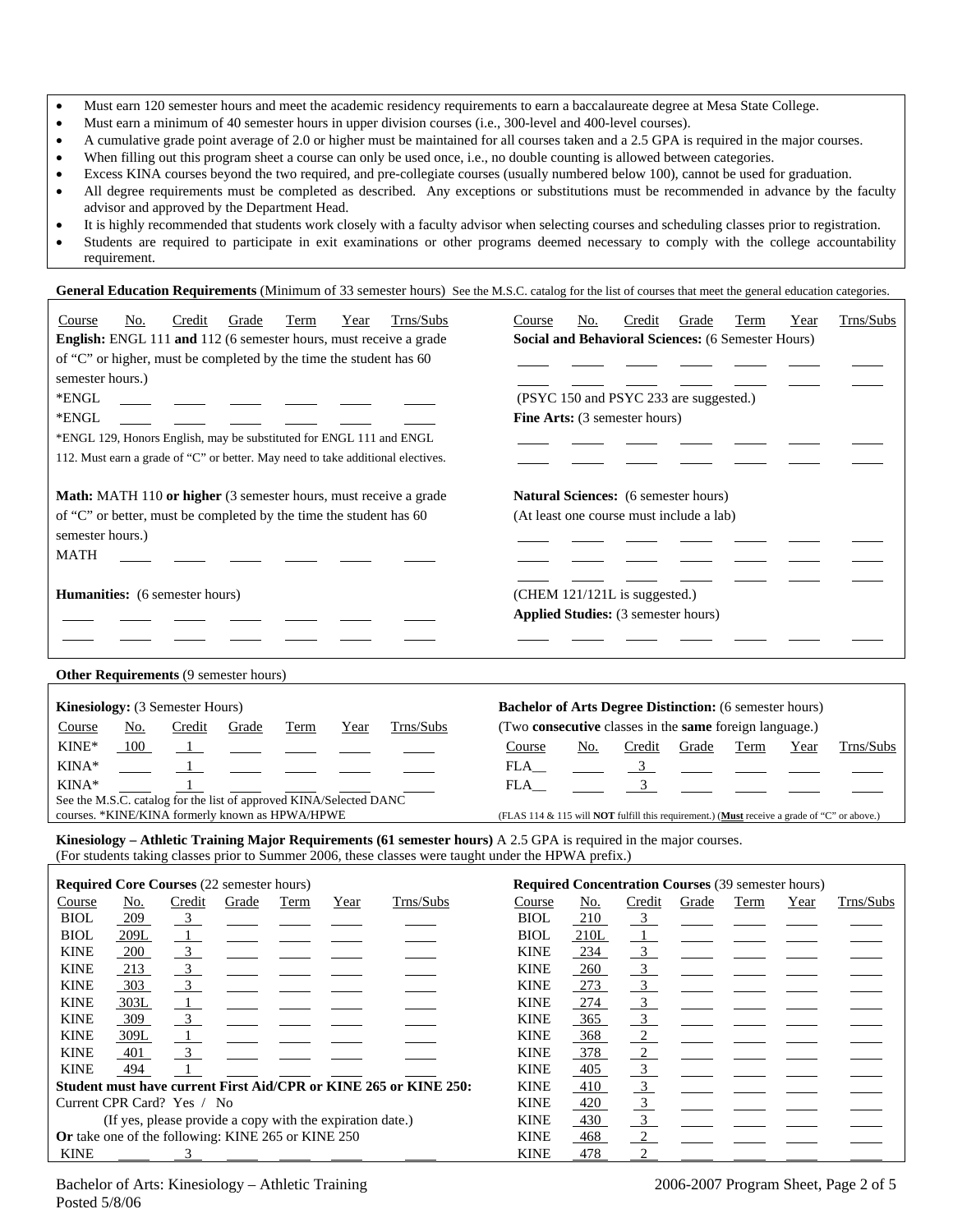| Electives (All college level courses appearing on your final transcript, not listed above that will bring your total semester hours to 120 hours.<br>Excludes KINA activity courses.) (16-17 semester hours; 5 additional upper division hours are needed.) PSYC 360 suggested. If considering<br>graduate school in Physical/Occupational Therapy or Medical School, take CHEM 131/131L, CHEM 132/132L, PHYS 111/111L, and PHYS<br>$112/112L$ . |     |        |       |      |      |           |        |     |        |       |      |      |           |
|--------------------------------------------------------------------------------------------------------------------------------------------------------------------------------------------------------------------------------------------------------------------------------------------------------------------------------------------------------------------------------------------------------------------------------------------------|-----|--------|-------|------|------|-----------|--------|-----|--------|-------|------|------|-----------|
| Course                                                                                                                                                                                                                                                                                                                                                                                                                                           | No. | Credit | Grade | Term | Year | Trns/Subs | Course | No. | Credit | Grade | Term | Year | Trns/Subs |
|                                                                                                                                                                                                                                                                                                                                                                                                                                                  |     |        |       |      |      |           |        |     |        |       |      |      |           |
|                                                                                                                                                                                                                                                                                                                                                                                                                                                  |     |        |       |      |      |           |        |     |        |       |      |      |           |
|                                                                                                                                                                                                                                                                                                                                                                                                                                                  |     |        |       |      |      |           |        |     |        |       |      |      |           |
|                                                                                                                                                                                                                                                                                                                                                                                                                                                  |     |        |       |      |      |           |        |     |        |       |      |      |           |
|                                                                                                                                                                                                                                                                                                                                                                                                                                                  |     |        |       |      |      |           |        |     |        |       |      |      |           |
|                                                                                                                                                                                                                                                                                                                                                                                                                                                  |     |        |       |      |      |           |        |     |        |       |      |      |           |

# **GRADUATION INFORMATION**

See the "Undergraduate Graduation Requirements" in the MSC catalog for additional graduation information.

**GENERAL EDUCATION REQUIREMENTS** (Minimum of 33 Semester Hours) See current Mesa State College catalog for list of courses that fulfill the requirements below. If one (or more) of the selections below is required in your major, you must use it to fulfill the major requirement and **make a different selection to meet the general education requirement. The courses may not be used to fulfill both requirements.**

**English – 6** Semester Hours (Must be **completed** before student has 60 semester hours. Must receive grade of "C" or above.) ENGL 111 **and** ENGL 112 **or** ENGL 129 *(by permission)*

**Mathematics – 3** Semester Hours chosen from: MATH 110 **or higher** (Must be **completed** before student has 60 semester hours. Must receive grade of "C" or above.)

**Humanities – 6** semester hours

**Social and Behavioral Sciences – 6** semester hours **(PSYC 150 and PSYC 233 is suggested)**

**Fine Arts – 3** semester hours

**Natural Sciences – 6** semester hours (At least one course must include a lab.) **(CHEM 121/121L is suggested)**

**Applied Studies – 3** semester hours

## **OTHER REQUIREMENTS** (9 Semester Hours)

**Kinesiology – 3** Semester Hours Each student must take KINE 100 together with two KINA/Selected DANC courses. See current catalog for listing. \*KINE/KINA formerly known as HPWA/HPWE

### **Degree Distinction – 6** Semester Hours

Select from one of the following sequences: FLAF 111 *followed by* FLAF 112 **or** FLAG 111 *followed by* FLAG 112 Or FLAS 111 *followed by* FLAS 112 **or** Two **consecutive** classes in the **same** foreign language. \*(FLAS 114 & 115 will **NOT** fulfill this requirement. **Must** receive a grade of "C" or above in **both** classes.)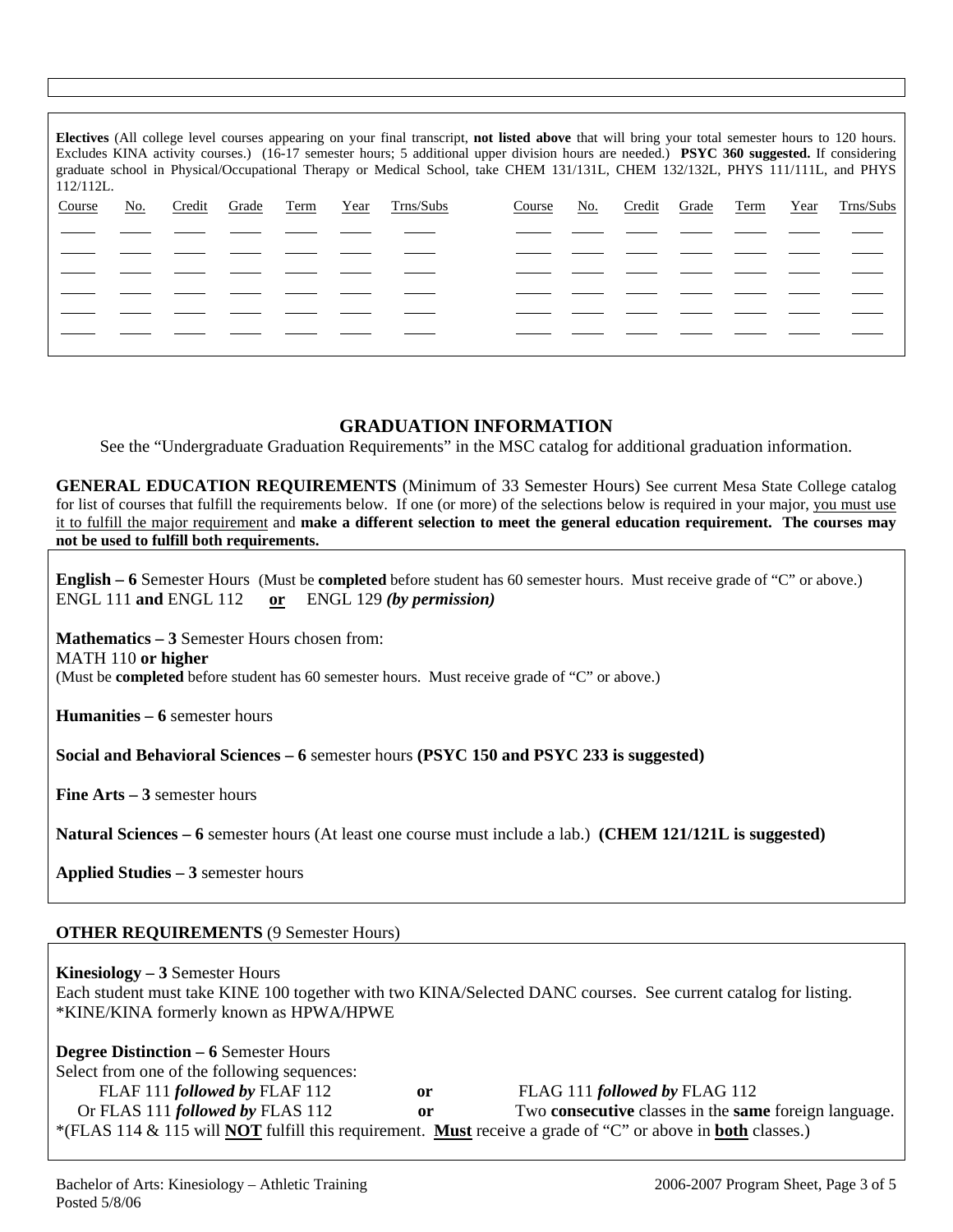**Kinesiology – Athletic Training** (61 Semester Hours)

A 2.5 GPA is required in the major courses.

(For students taking classes prior to Summer 2006, these classes were taught under the HPWA prefix.)

**Required Core Courses** (22 Semester Hours)

BIOL 209 Human Anatomy and Physiology BIOL 209L Human Anatomy and Physiology Lab KINE 200 History and Philosophy of Sport & Physical Education KINE 213 Applications of Physical Fitness and Exercise Prescription KINE 303 Exercise Physiology KINE 303L Exercise Physiology Lab KINE 309 Anatomical Kinesiology KINE 309L Anatomical Kinesiology Lab KINE 401 Org/Ad/Legal Considerations of PE and Sports KINE 494 Senior Seminar (Capstone) Student must have current First Aid/CPR Card or take one of the following: KINE 265 First Aid/CPR for the Professional Rescuer **or** KINE 250 Lifeguard Training

**Required Concentration Courses** (39 Semester Hours)

BIOL 210 Human Anatomy and Physiology II BIOL 210L Human Anatomy and Physiology II Lab KINE 234 Prevention and Care of Athletic Injuries KINE 260 School and Personal Health KINE 273 Upper Body Injury Assessment KINE 274 Lower Body Injury Assessment KINE 365 Advanced First Aid KINE 368 Clinical Experiences I KINE 378 Clinical Experiences II KINE 405 Sports Nutrition KINE 410 Rehabilitative Exercises KINE 420 Therapeutic Modalities KINE 430 Medical Conditions and Pharmacology in Sports KINE 468 Clinical Experiences III KINE 478 Clinical Experiences IV

**General Electives:** 16-17 Semester Hours; 5 additional upper division hours may be needed.

Students are required to participate in exit examinations or other programs deemed necessary to comply with the college accountability requirement. All degree requirements must be completed as described above. Any exceptions or substitutions must be recommended in advance by the faculty advisor and approved by the Department Head.